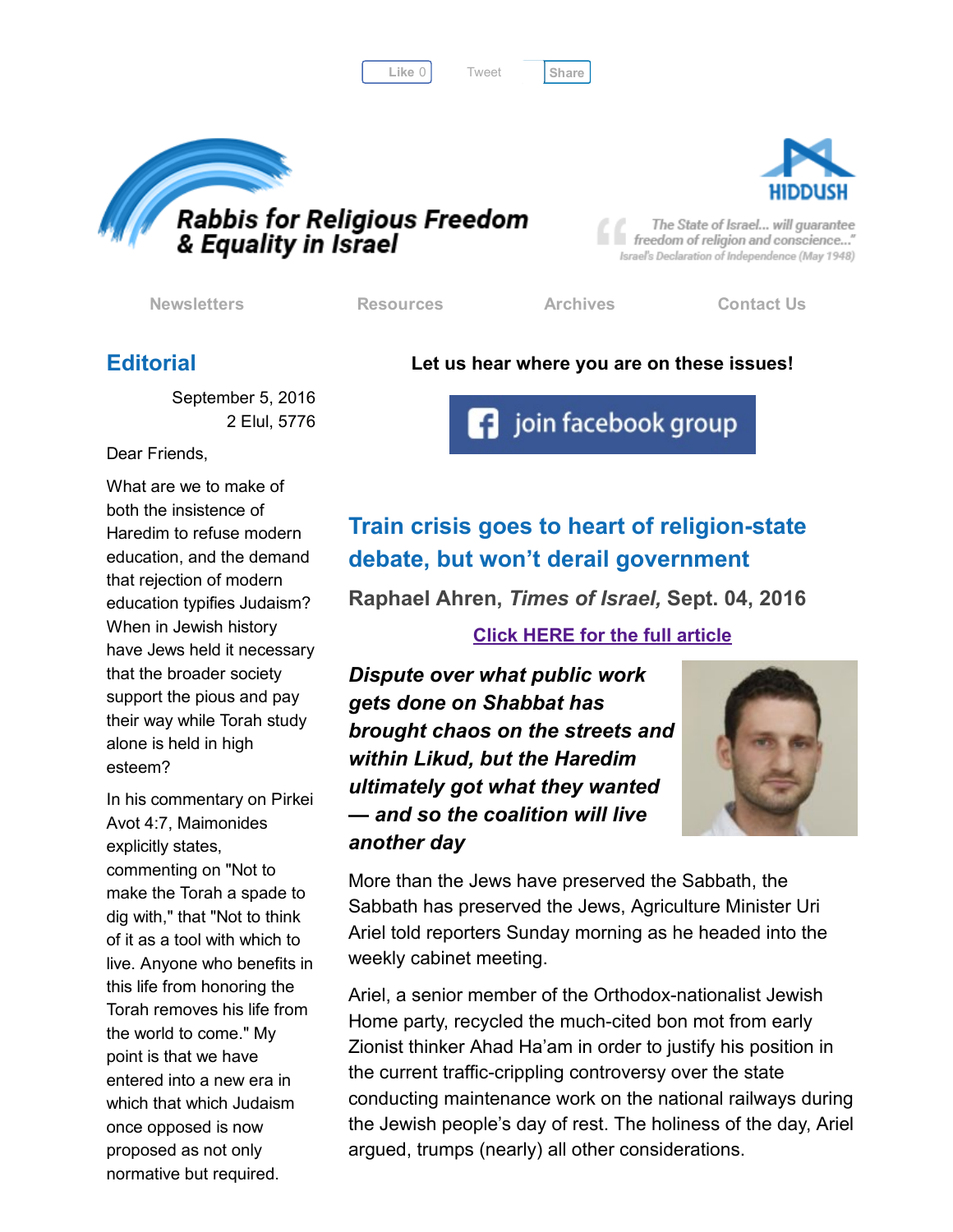In this week's edition we see both how politics and Judaism have been consciously intermingled over this past shabbat to disrupt transportation in Israel, creating quite a political balagan; and how members of the American Satmar sect are denied an education, and their exit from the community is often blocked as well. The article states that the Satmar, in particular, utilize welfare programs to support themselves rather than study subjects that will enable them to earn a living in the modern world; and that for political reasons politicians don't want to "point out the obvious."

I wonder where the mainstream American Jewish community stands on these issues, and why those who exploit both American and Israeli government sponsored largesse are held in the public imagination to be paragons of piety? And why does our religious establishment not speak out and proclaim that ignorance is not the Jewish way? How did the strand of Judaism that demands ignorance of the world become the paradigm for religiosity, and what forces allow that to persist?

The place to begin to change all of this in Israel clearly requires the uncoupling of religion and State.

In response, political analyst Amit Segal — himself an Orthodox Jew — quipped on Twitter than more than Israel has safeguarded the Sabbath, trains running on the Sabbath have safeguarded Israel. Segal was presumably implying that in order to survive in today's world, the Jewish state had (and still has) to make certain compromises.

The always-contentious conflict between religion and state in Israel reared its head again loudly this weekend, resulting in nasty political mud wrestling within Prime Minister Benjamin Netanyahu's ruling Likud party and bona fide chaos on Israel's streets. Here's a look at what caused the crisis, how idling trains and angry commuters could have shaken up the government, but why the dispute won't topple the coalition.

## In Brooklyn, Stifling Higher Learning Among Hasidic Women

[...](http://www.timesofisrael.com/train-crisis-goes-to-heart-of-religion-state-debate-but-wont-derail-government/)

Ginia Bellafante, *The New York Times,* Sept. 02, 2016

### Click HERE for the full [article](http://www.nytimes.com/2016/09/04/nyregion/in-brooklyn-stifling-higher-learning-among-hasidic-women.html)

*In the mid1940s, Joel Teitelbaum, an eminent and charismatic rabbi, immigrated to the United States, colonizing a section of Williamsburg in Brooklyn for his Hasidic sect, the Satmar, its name taken from the*



*Hungarian town of Szatmar, where Rabbi Teitelbaum had fought to resist the encroachments of a modernizing society.*

Subsequent decades have seen virtually no retrenchment in the sect's mistrust of the larger world.

Among the Satmar in Brooklyn, use of the internet is condemned and secular education is considered of little use. In recent years, though, it became the fashion among some Satmar women to pursue special-education degrees after high school, typically online or through religious colleges. The women often go to work not in philosophically suspect places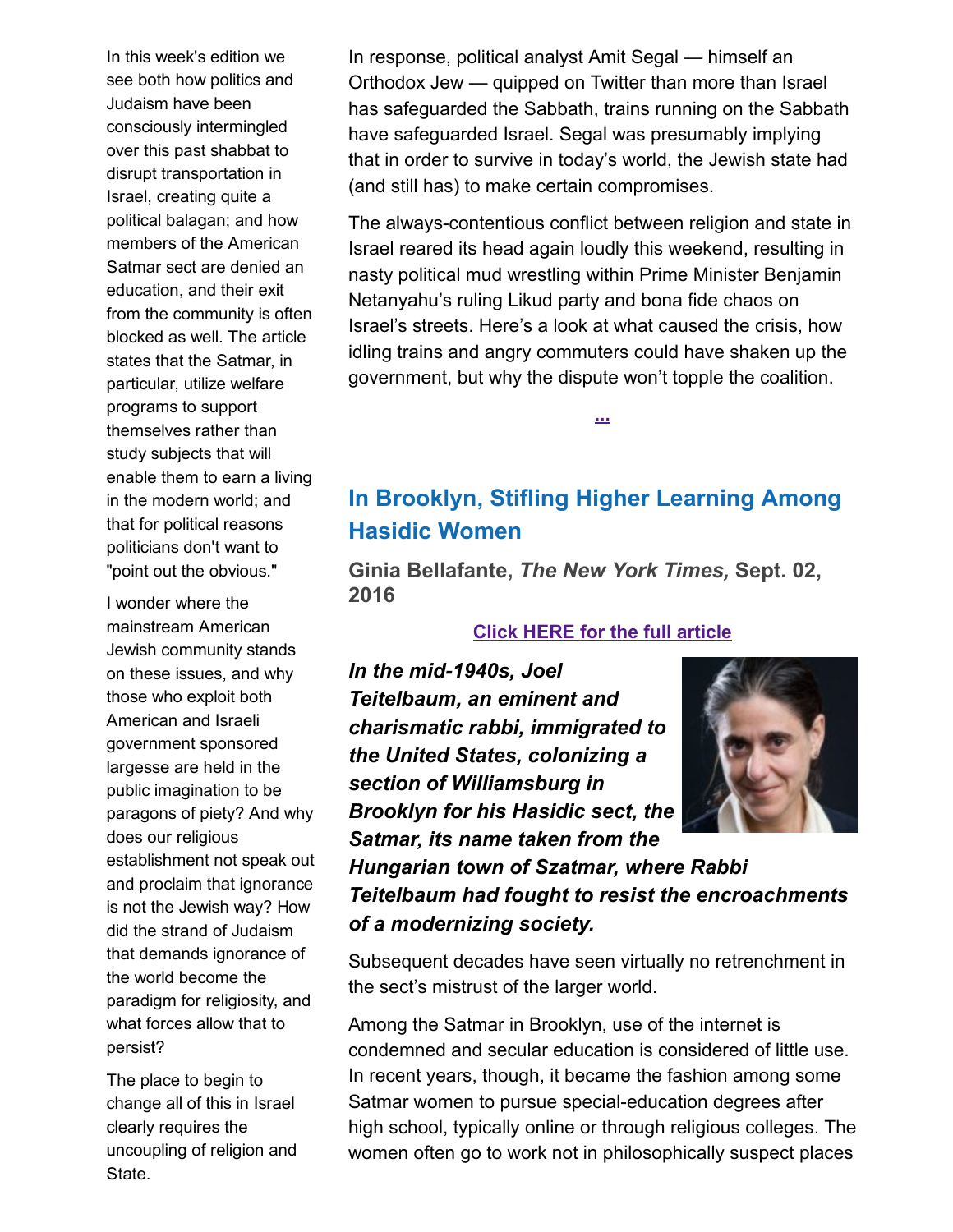Let us hear where you are on these issues at our FB group, Rabbis for [Religiou](https://www.facebook.com/groups/132239560451232/)s Freedom and Equality in Israel, or at [organizers@rrfei.org.](mailto:organizers@rrfei.org) B'yedidut,

**Mark** 

Rabbi Mark H. Levin RRFEI Editor in Chief

[facebook](https://www.facebook.com/groups/132239560451232/) [email](mailto:organizers@rrfei.org)

## **Resources**

- Vision of Hiddush and Rabbis for [Religious](http://rrfei.org/resources/vision-of-hiddush-and-rabbis-for-religious-freedom/) Freedom
- Hiddush [resources](http://rrfei.org/resources/hiddush-resources/)
- Courts [religious](http://rrfei.org/resources/courts-religious-and-secular/) & secular
- [Conversion](http://rrfei.org/resources/conversion/)
- Death & burial [ancient](http://rrfei.org/resources/death-and-burial-ancient-and-now/) & now
- Diaspora-Israel
- Diversity & [inclusivity](http://rrfei.org/resources/diversity-and-inclusivity-among-jews/) among **Jews**
- Diversity & inclusivity in relations with non-Jews
- Economic [opportunity](http://rrfei.org/resources/economic-opportunity/)
- [Education](http://rrfei.org/resources/education/)
- [Gender](http://rrfei.org/resources/gender/)
- [Kashrut](http://rrfei.org/resources/kashrut/)
- [Marriage](http://rrfei.org/resources/marriage-divorce/) & divorce
- [Mikvaot](http://rrfei.org/resources/mikvaot/)
- Shabbat [transportation](http://rrfei.org/resources/shabbat-transportation-for-poor-and-infirm/) for poor & inform
- [Western](http://rrfei.org/resources/western-wall/) Wall
- [Women](http://rrfei.org/resources/womens-status/)

like Greenwich Village, but in schools within their community. Now, even that minor advance has been rolled back; some Satmar leaders issued a decree proclaiming that the practice would no longer be tolerated. A letter from the United Talmudical Academy, the governing body for a consortium of schools, meant for girls entering the 12th grade and their parents, stated that they "shouldn't God forbid take a degree which is according to our sages, dangerous and damaging."

The letter went on to say that girls shouldn't learn college subjects and that those who refused to obey would be denied positions as teachers. Leaders, they said, had a responsibility to protect the religious educational system from outside influences. The notion is not an invention of the Hasidim, Allan Nadler, the director of Jewish studies at Drew University and a scholar of Hasidic practice, explained. The Mishna, a multivolume compilation of Jewish law that predates the Talmud, contains a prohibition against "external books." Still, Mr. Nadler maintained, the recent decree reflects what he has observed over the years as a deepening fear of wider society.

The Talmudical Academy did not return calls seeking comment.

A history of pandering to the ultra-Orthodox in Brooklyn goes back at least to the days of Mario M. Cuomo. Politicians who might otherwise feel free to lecture black and Hispanic communities on the importance of grit, self-reliance and the sacred path of higher learning express remarkably little outrage over the habits of a group that essentially enshrines its own dependency on the system. According to a 2011 study by the UJA-Federation of New York, the Jewish philanthropic organization, just 11 percent of Hasidic men and 6 percent of Hasidic women in and around New York City hold bachelor's degrees, while the poverty rate among Hasidic households stands at 43 percent, nearly twice the figure citywide.

[...](http://www.nytimes.com/2016/09/04/nyregion/in-brooklyn-stifling-higher-learning-among-hasidic-women.html)

## Laws of Torah Study 3:10

Maimonides, *Mishneh Torah*